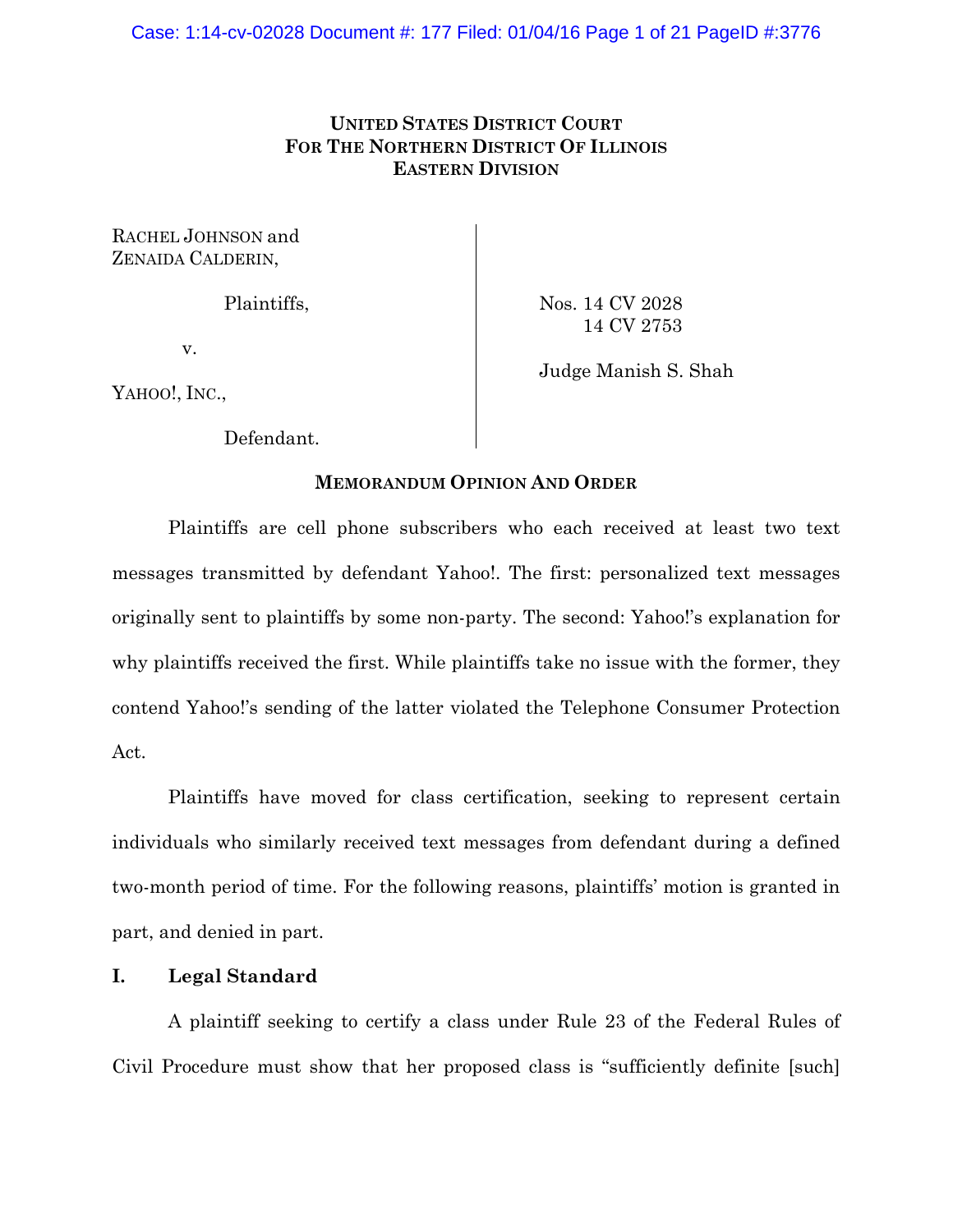### Case: 1:14-cv-02028 Document #: 177 Filed: 01/04/16 Page 2 of 21 PageID #:3777

that its members are ascertainable." *Jamie S. v. Milwaukee Pub. Schs.*, 668 F.3d 481, 493 (7th Cir. 2012). Once that hurdle is cleared, the plaintiff must satisfy the four requirements of Rule 23(a)—commonly referred to as numerosity, commonality, typicality, and adequacy of representation. *Harper v. Sheriff of Cook County*, 581 F.3d 511, 513 (7th Cir. 2009). The plaintiff must also satisfy the requirements of at least one subsection of Rule 23(b). *Id*. Plaintiffs seek to certify a class under Rule 23(b)(3), so they must show that issues common to the class members predominate over questions affecting only individual members, and that a class action is superior to other available adjudication methods. Fed. R. Civ. P. 23(b)(3); *Messner v. Northshore Univ. HealthSystem*, 669 F.3d 802, 811 (7th Cir. 2012).

 A putative class representative must "affirmatively demonstrate" compliance with Rule 23 through "evidentiary proof"—mere allegations are insufficient. *Comcast Corp. v. Behrend*, — U.S. —, 133 S.Ct. 1426, 1432 (2013); *Szabo v. Bridgeport Mach., Inc.*, 249 F.3d 672, 675 (7th Cir. 2001). Compliance with each requirement must be shown by a preponderance of the evidence. *Messner*, 669 F.3d at 811. A class may be certified only if a district court is "satisfied, after a rigorous analysis," that compliance with Rule 23 has been shown, even if the analysis entails some overlap with the merits. *Wal–Mart Stores, Inc. v. Dukes*, — U.S. —, 131 S.Ct. 2541, 2551 (2011); *see also Am. Honda Motor Co., Inc. v. Allen*, 600 F.3d 813, 815 (7th Cir. 2010).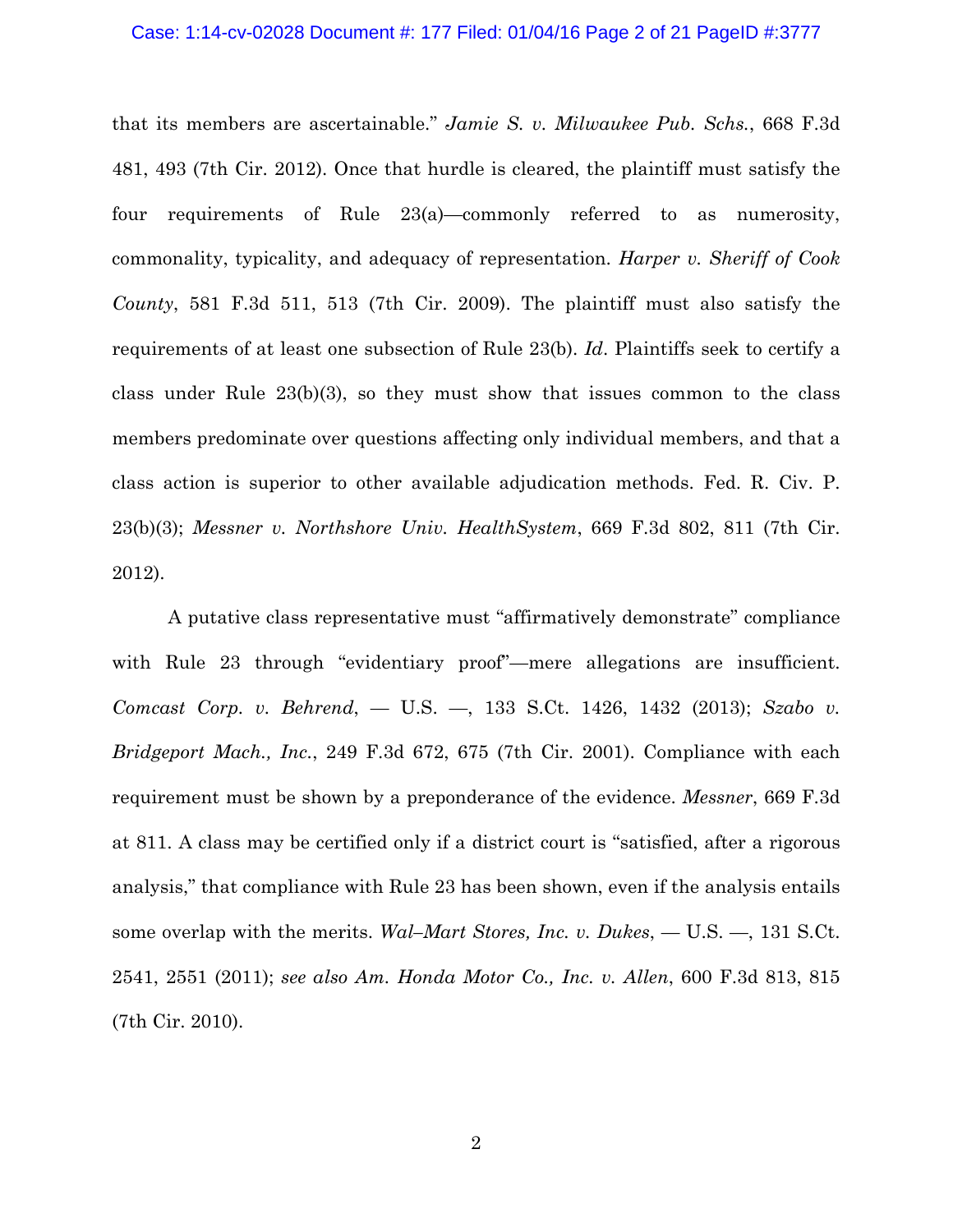# **II. Background**

 $\overline{a}$ 

Defendant Yahoo! is widely known for its free online consumer services. One such service is an instant messaging client called Yahoo! Messenger, which allows registered users to send online messages to others. Of primary importance to this case, Yahoo! Messenger also allows users to send personalized messages to people's cell phones through a feature called Mobile SMS1 Messenger Service, or PC2SMS. PC2SMS bridges the gap between the online and SMS worlds by converting the Yahoo! user's online instant message into a text message that is sent to a recipient's cell phone number. The details of this system are set forth in the prior order denying summary judgment, *see* [89], but suffice it to say for present purposes that the first time a given cell phone number receives a text message from the PC2SMS system, the number is also sent a text message stating: "A Yahoo! user has sent you a message. Reply to that SMS to respond. Reply INFO to this SMS for help or go to y.ahoo.it/imsms." The parties refer to this stock message as the "Welcome Message."

Plaintiff Rachel Johnson received the Welcome Message on March 19, 2013. It was sent in connection with a spam text message Johnson received via PC2SMS, which stated: "Do you want to be freed from of [sic] your payday advance loans call \_888.9064165." Neither party has determined who sent this underlying message, but defendant hypothesizes that the sender was a payday lender Johnson previously borrowed money from. Plaintiff Zenaida Calderin received the Welcome

<sup>&</sup>lt;sup>1</sup> SMS, which stands for "short message service," is another name for a text message.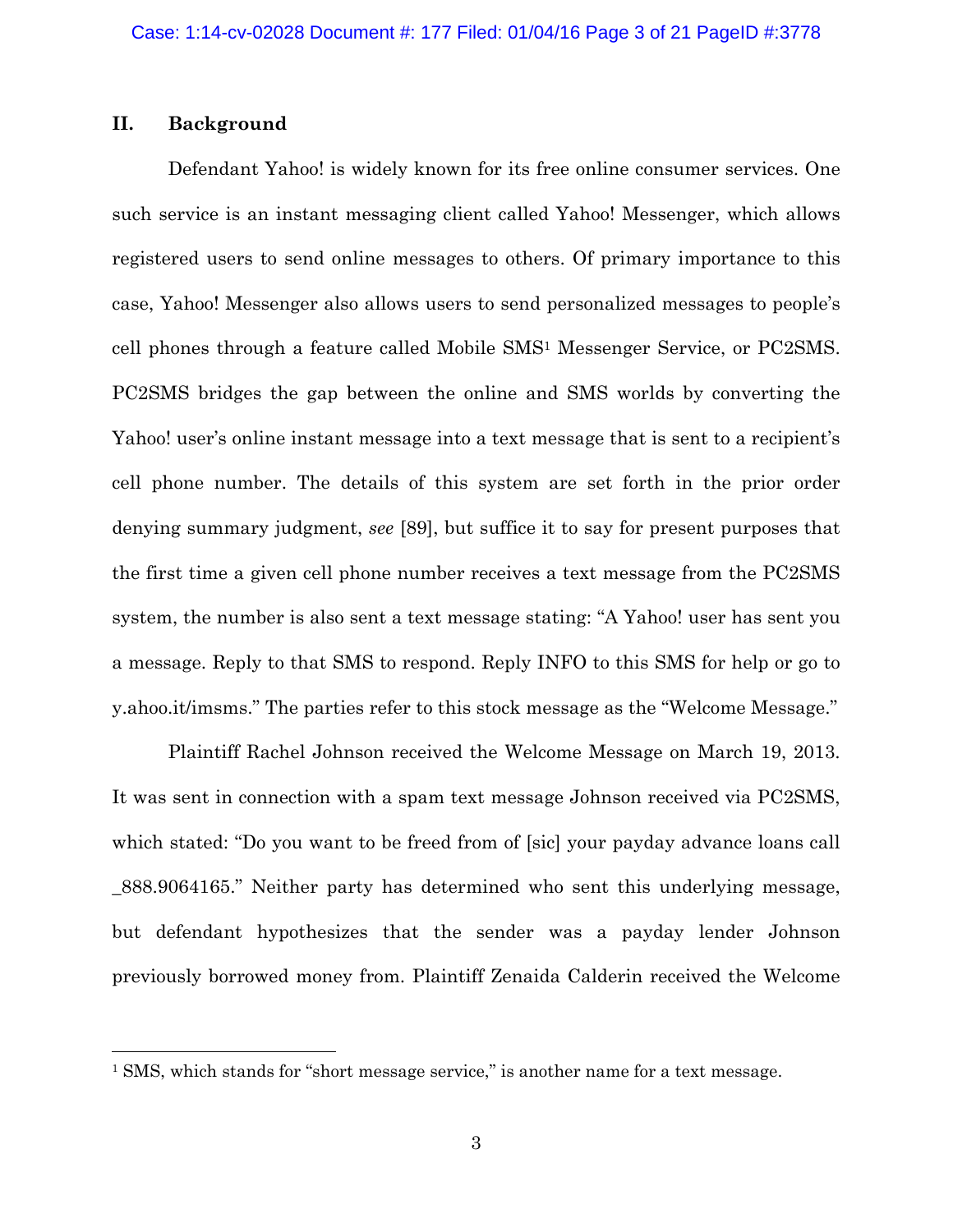## Case: 1:14-cv-02028 Document #: 177 Filed: 01/04/16 Page 4 of 21 PageID #:3779

Message on April 7, 2014, in connection with a text message sent by Calderin's coworker.

Plaintiffs contend that in sending them these Welcome Messages, defendant violated the Telephone Consumer Protection Act, which makes it unlawful "to make any call (other than a call made . . . with the prior express consent of the called party) using any automatic telephone dialing system . . . to any cellular telephone service . . . . . . 47 U.S.C.  $\S 227(b)(1)(A)(iii)$ . Plaintiffs have moved for class certification under Rules 23(a) and 23(b)(3). They seek to represent a class they define as follows:

All persons within the United States to whose cellular telephone number Yahoo! sent the Welcome Message during the period: (i) commencing March 1, 2013 through March 31, 2013, and while such cellular number was assigned to Sprint or (ii) commencing April 1, 2014 through April 30, 2014 and while such cellular number was assigned to T-Mobile.

In addition, plaintiffs seek certification of two subclasses:

# *Subclass A*

All persons within the United States to whose cellular telephone number Yahoo! sent the Welcome Message during the period commencing March 1, 2013 through March 31, 2013, while such cellular number was assigned to Sprint, and whose cellular telephone number is not associated with a Yahoo! user in Yahoo!'s records.

# *Subclass B*

All persons within the United States to whose cellular telephone number Yahoo! sent the Welcome Message during the period commencing April 1, 2014 through April 30, 2014, while such cellular number was assigned to T-Mobile, and whose cellular telephone number is associated with a Yahoo! user in Yahoo!'s records.

Defendant opposes class certification.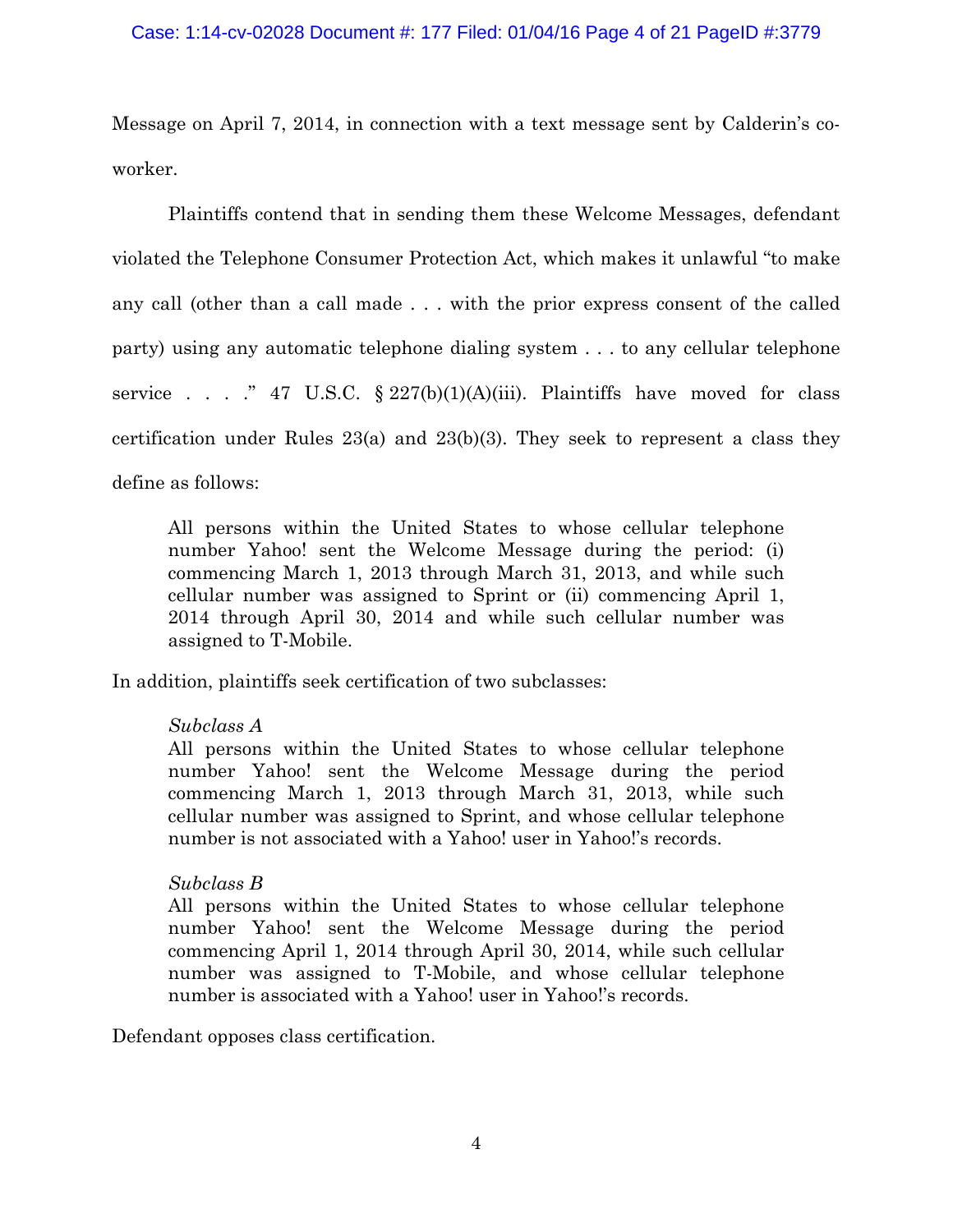## **III. Analysis**

### **A. Ascertainability**

 Although not explicitly listed under Rule 23, a class may be certified only if its members can be ascertained. *Mullins v. Direct Digital, LLC*, 795 F.3d 654, 659 (7th Cir. 2015). To show that a class is ascertainable, a plaintiff must begin by offering a definition that is (1) precise, (2) defined by objective criteria, and (3) not defined in terms of success on the merits. *Id*. at 659–60. In *Mullins*, the Seventh Circuit made clear that, at this stage of the litigation, a plaintiff need not prove there is a reliable and administratively feasible way to identify all who fall within the class definition. *Id*. at 657–58.

 Defendant filed its brief opposing class certification before *Mullins* was decided. Accordingly, its arguments about whether there is a reliable and administratively feasible way to identify those who fall within the class definition are no longer persuasive. In its post-*Mullins* supplemental brief, defendant appears to concede that the proposed classes are ascertainable. *See* [163] at 4 n. 3.

 Plaintiffs' proposed classes—both the primary one and the two subclasses are ascertainable because they are defined precisely, defined by objective criteria, and are not defined in terms of success on the merits. *Mullins*, 795 F.3d at 659. Nothing more is required.

### **B. Rule 23(a)**

 "All class actions, no matter what type, must meet the four explicit requirements of Federal Rule of Civil Procedure 23(a): (1) the class is so numerous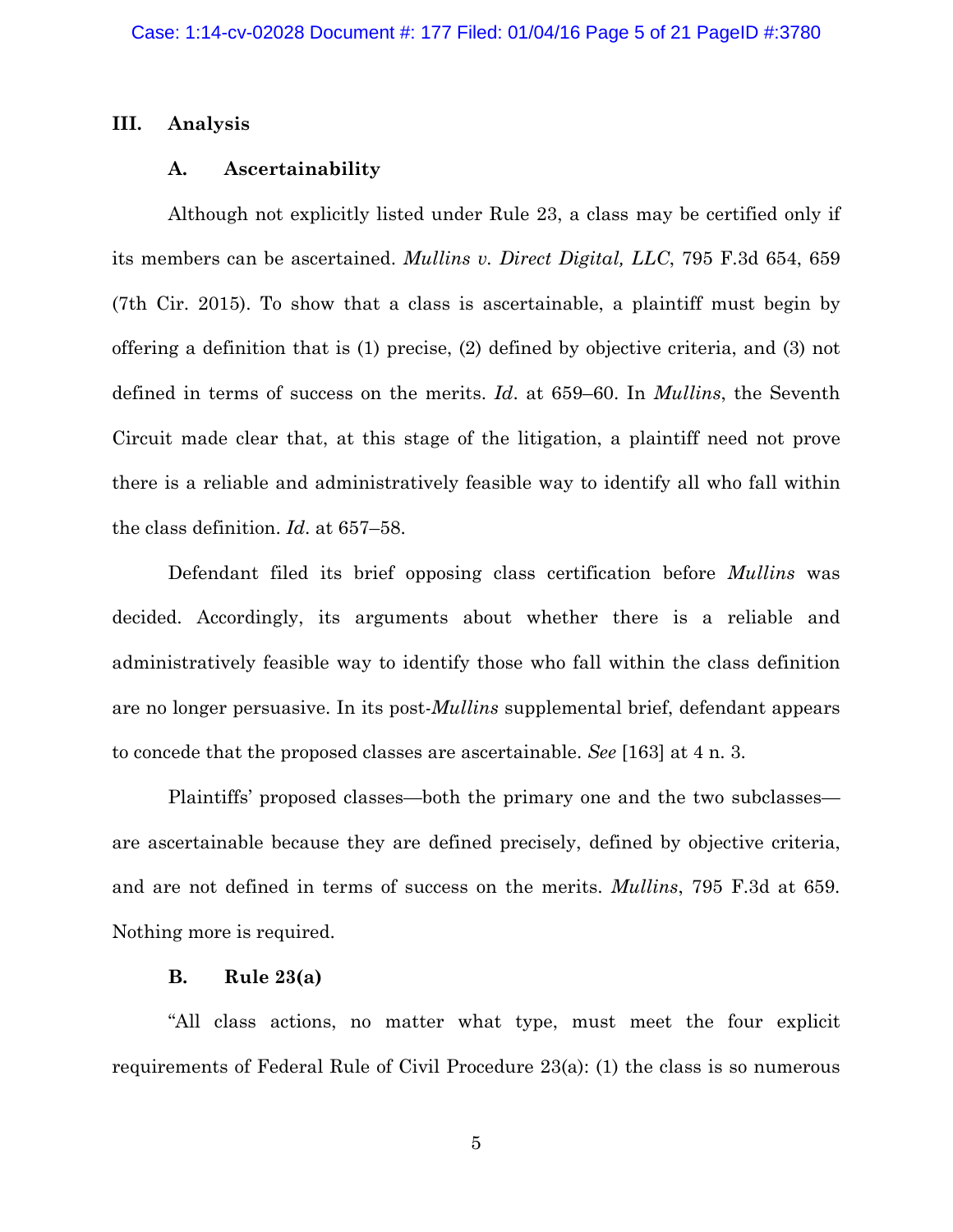### Case: 1:14-cv-02028 Document #: 177 Filed: 01/04/16 Page 6 of 21 PageID #:3781

that joinder of all members is impracticable (numerosity); (2) there are questions of law or fact common to the class (commonality); (3) the claims or defenses of the representative parties are typical of the claims or defenses of the class (typicality); and (4) the representative parties will fairly and adequately protect the interests of the class (adequacy of representation)." *Chicago Teachers Union, Local No. 1 v. Board of Educ. of City of Chicago*, 797 F.3d 426, 433 (7th Cir. 2015).

## **1. Numerosity and Commonality**

 Defendant does not argue that numerosity or commonality is missing. And plaintiffs make a sufficient showing that both are met—the proposed class could contain more than 500,000 members, for whom common questions would include, among others, whether the PC2SMS platform constitutes an "automatic telephone dialing system." These two factors under Rule 23(a) are therefore satisfied.

## **2. Typicality and Adequacy**

 Defendant combines its discussion of typicality and adequacy, though they are distinct concepts. For typicality, "there must be enough congruence between the named representative's claim and that of the unnamed members of the class to justify allowing the named party to litigate on behalf of the group." *Spano v. The Boeing Co.*, 633 F.3d 574, 586 (7th Cir. 2011). The typicality requirement addresses the separate concerns that (1) the representative's claim may fail on unique grounds, dooming meritorious claims of absent class members; or (2) the representative's claims may prevail on unique grounds, and the representative may therefore fail to adequately present alternative grounds under which the unnamed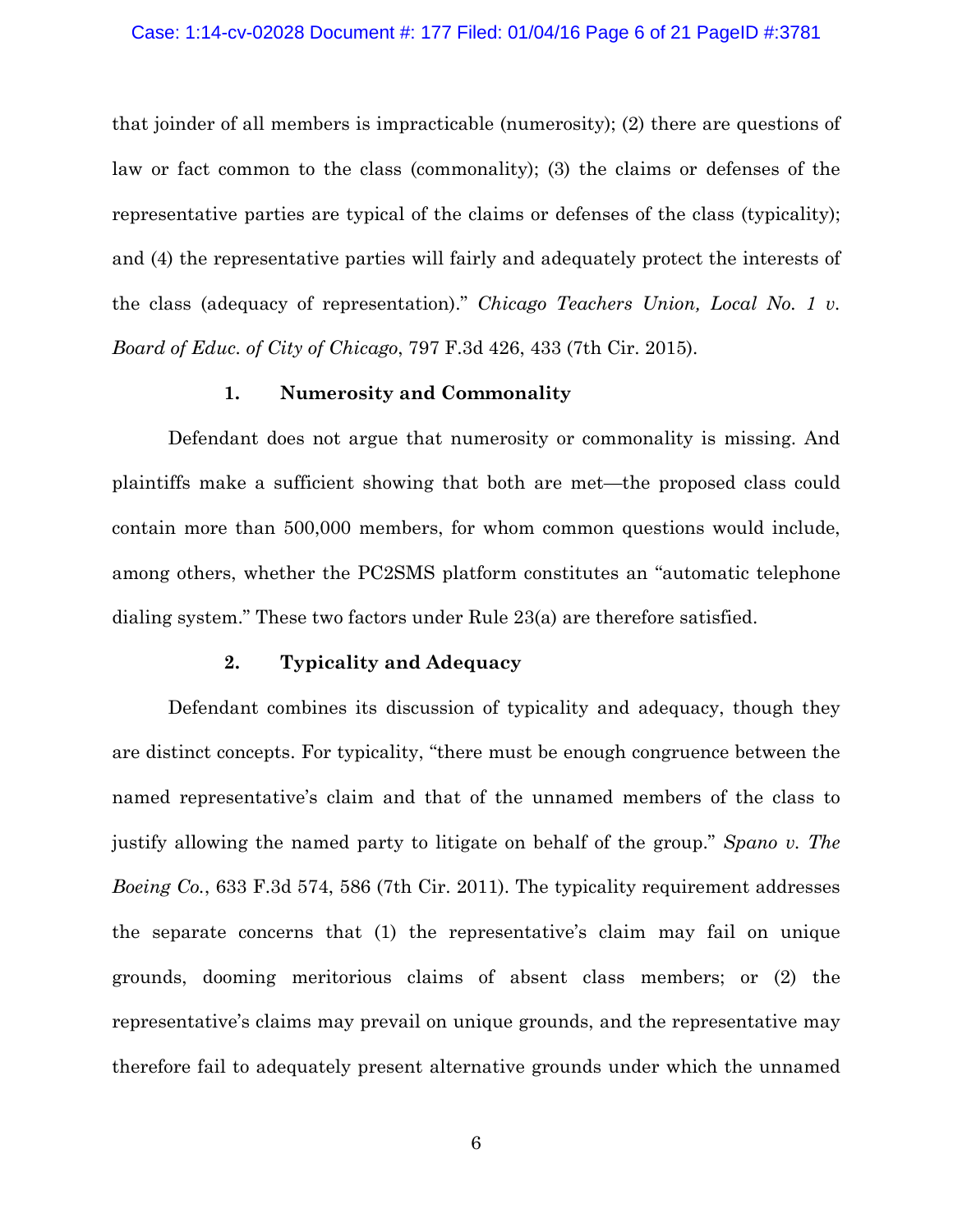#### Case: 1:14-cv-02028 Document #: 177 Filed: 01/04/16 Page 7 of 21 PageID #:3782

class members could prevail on their own claims. *See CE Design Ltd. v. King Architectural Metals, Inc.*, 637 F.3d 721, 724 (7th Cir. 2011).

 As for adequacy, a representative party must "fairly and adequately protect the interests of the class." Fed. R. Civ. P. 23(a)(4). "[A]dequacy of representation is composed of two parts: the adequacy of the named plaintiff's counsel, and the adequacy of representation provided in protecting the different, separate, and distinct interest of the class members." *Retired Chicago Police Ass'n v. City of Chicago*, 7 F.3d 584, 598 (7th Cir. 1993) (quotation omitted).

 Defendant says plaintiff Calderin is not typical or adequate because she "participated in, or at least had knowledge of, a plan to manufacture this lawsuit by triggering her receipt of the Welcome Message," and therefore her "relationship with her counsel, her credibility, and the propriety of her conduct, will be at issue." [133] at 31. Defendant's evidentiary support for this claim consists of records showing that Calderin received the Welcome Message shortly after her co-worker (the sender of the underlying text message) spoke with Calderin's now-attorney. The co-worker testified, however, that the attorney did not cause him to send Calderin a message via PC2SMS. Instead, as the co-worker explained, the communications between him and the attorney concerned another case in which the attorney represented the co-worker and for which there was an upcoming hearing. Further, none of the co-worker's emails, which were produced, contained any discussion of the Welcome Message. Finally, Calderin testified that she was not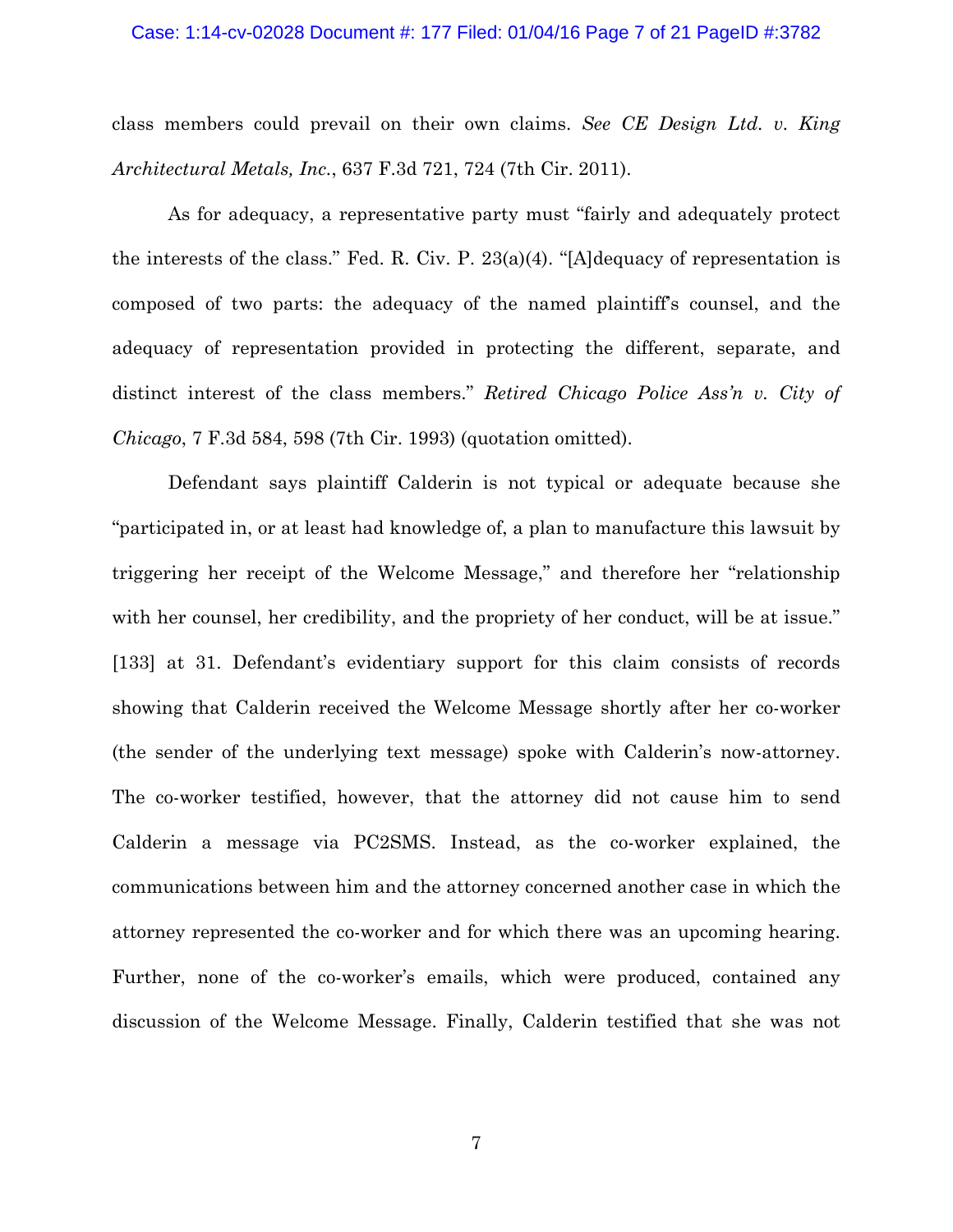#### Case: 1:14-cv-02028 Document #: 177 Filed: 01/04/16 Page 8 of 21 PageID #:3783

aware of the attorney until a couple days after she received the Welcome Message, and that she has never spoken with her co-worker about this lawsuit.

 The Seventh Circuit has said that "[f]or an assault on the class representative's credibility to succeed, the party mounting the assault must demonstrate that there exists admissible evidence so severely undermining plaintiff's credibility that a fact finder might reasonably focus on plaintiff's credibility, to the detriment of the absent class members' claims." *CE Design*, 637 F.3d at 728. The evidence in this record does not suffice to call Calderin's typicality or adequacy into question—her motive for bringing suit (of marginal relevance in the first place) is not so obviously improper or antagonistic to the class that she could not be its representative.

 Defendant next argues that Calderin is atypical or inadequate because her claim is subject to the defense of prior consent. *See id.* at 726 ("The presence of even an arguable defense peculiar to the named plaintiff or a small subset of the plaintiff class may destroy the required typicality of the class as well as bring into question the adequacy of the named plaintiff's representation. The fear is that the named plaintiff will become distracted by the presence of a possible defense applicable only to him so that the representation of the rest of the class will suffer.") (internal quotation omitted). Defendant contends Calderin consented to receiving the Welcome Message when she agreed in March 2012 to defendant's Universal Terms of Service ("uTOS") and to its Communications Additional Terms of Service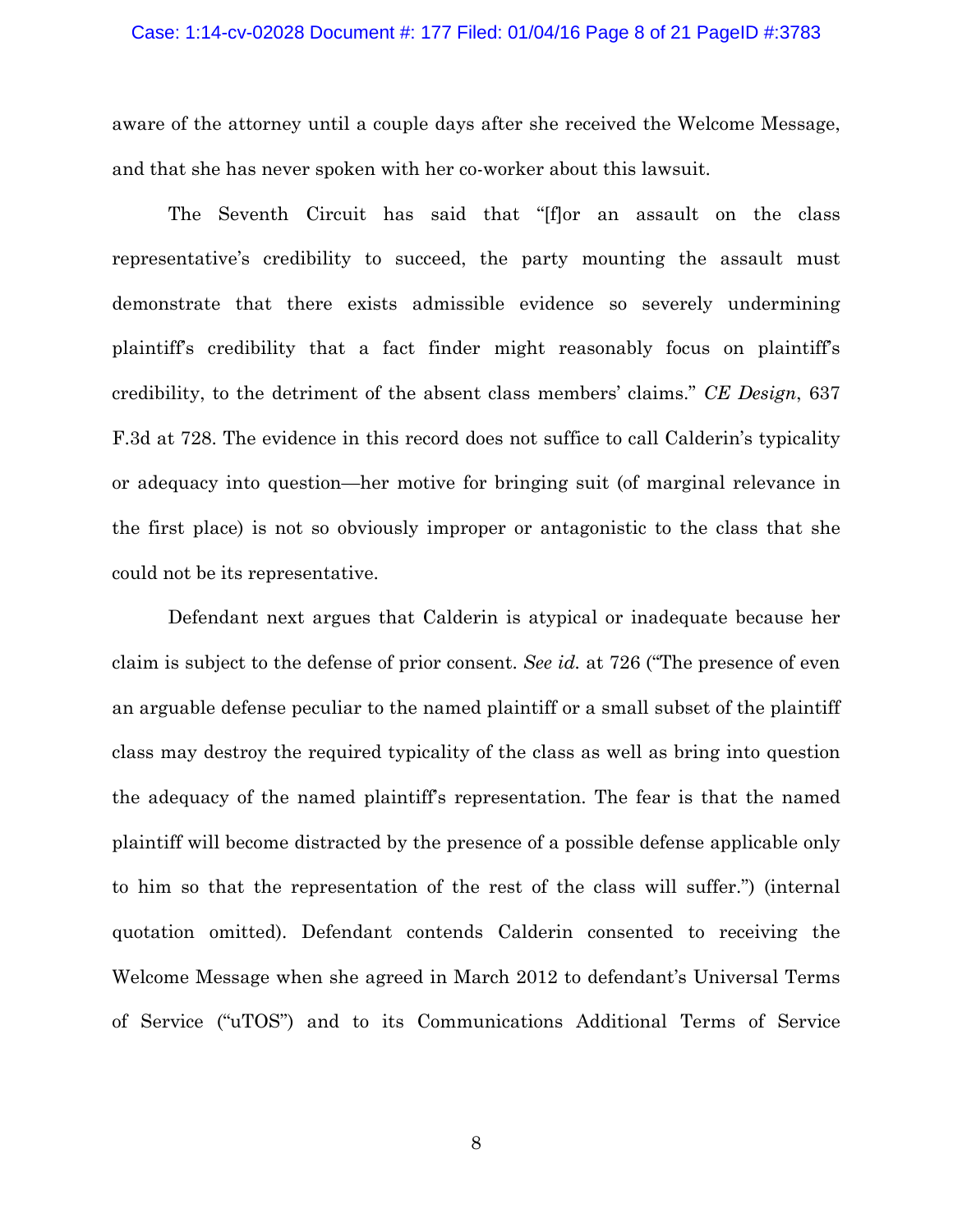## Case: 1:14-cv-02028 Document #: 177 Filed: 01/04/16 Page 9 of 21 PageID #:3784

("Comms ATOS"). At the time Calderin assented to defendant's uTOS, the relevant provision read:

# 24. NOTICE

 Yahoo! may provide you with notices, including those regarding changes to the [Terms of Service], including by but not limited to email, regular mail, SMS, MMS, text message, postings on the Service, or other reasonable means now known or hereinafter developed.

[134-5] at 45. The relevant provision of the Comms ATOS said the following:

*Communications from Yahoo!*. You also understand and agree that the Services [i.e., Yahoo! Mail and Yahoo! Messenger] may include certain communications from Yahoo!, such as service announcements and administrative messages and that you will not be able to opt out of receiving such communications.

[134-5] at 10.

 Plaintiffs say neither of these provisions constituted express consent under the TCPA because neither specifically stated that notice would be given via an "automatic telephone dialing system." Plaintiffs primarily rely on *Thrasher-Lyon v. CCS Commercial, LLC*, which interpreted the TCPA to require just that. *See* 2012 WL 3835089,  $*5$  (N.D. Ill. Sept. 4, 2012). This interpretation, however, represents the minority view. Many more courts have held that, in order for "prior express consent" to exist, a person need not consent to be contacted via an "autodialer" or the like. *See Ebling v. ClearSpring Loan Services, Inc.*, — F.Supp.3d —, 2015 WL 3439161, \*2 (D. Minn. April 14, 2015) (collecting cases). The majority view generally relies on Federal Communications Commission declaratory rulings holding that a person can give express consent simply by providing her cell phone number to another. *See* 2008 FCC Declaratory Ruling, CG Docket No. 02–278, FCC 07–232, 23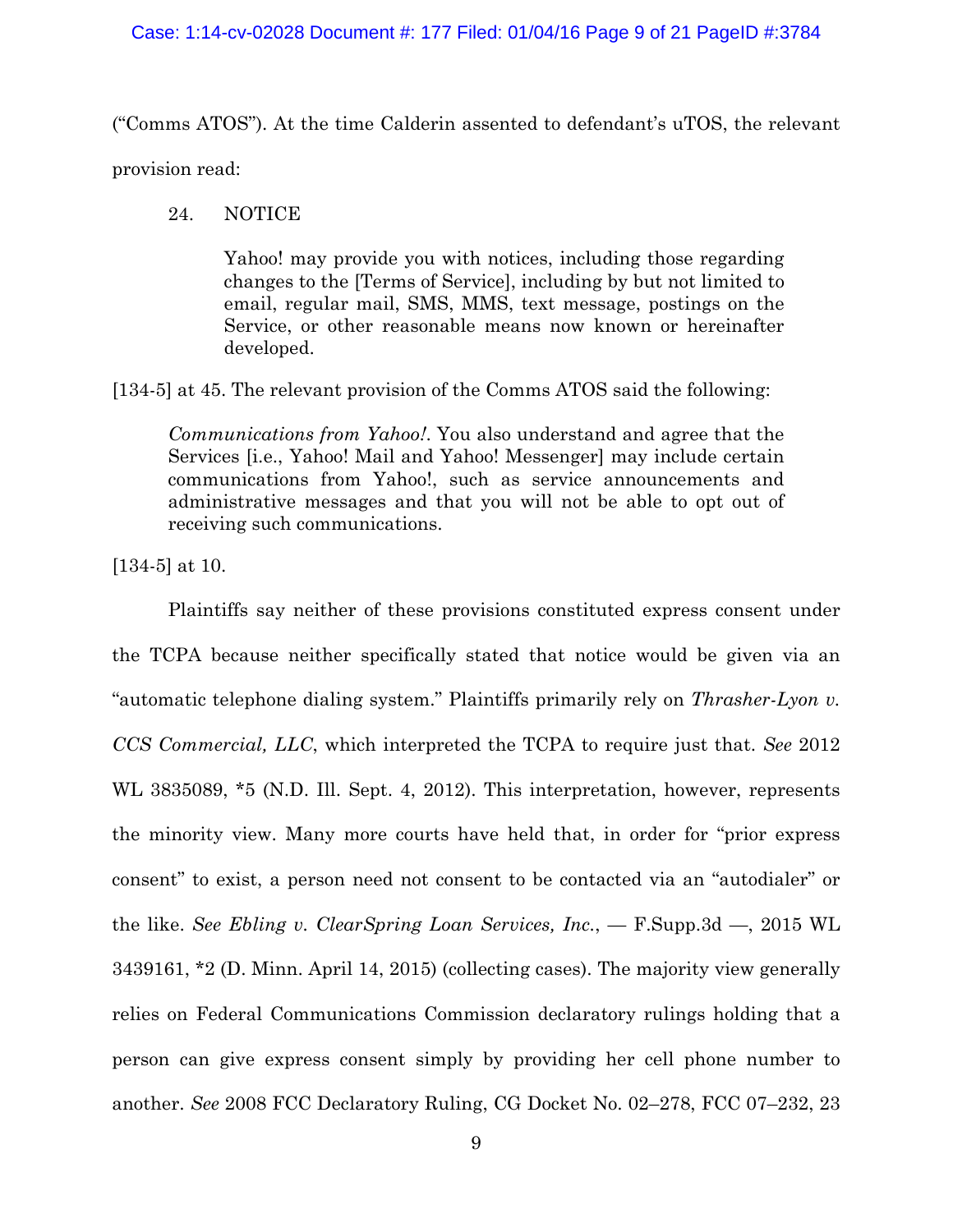### Case: 1:14-cv-02028 Document #: 177 Filed: 01/04/16 Page 10 of 21 PageID #:3785

F.C.C.R. 559 (Jan. 4, 2008); 1992 FCC Report and Order, CC Docket No. 92–90, FCC 92–44, 7 F.C.C.R. 8752 (Oct. 16, 1992). Since the act of giving one's number does not also include communicating permissible or impermissible modes of communication with the giver—yet such an act still constitutes prior express consent—it stands to reason that the TCPA does not require a consenter to specify that an automatic telephone dialing system may be used. I agree with this majority interpretation.

 Plaintiffs next say uTOS and Comms ATOS were ineffective because "the scope of these terms of service is limited to communication concerning the Yahoo user's account." [139] at 19. Plaintiffs similarly argue that, specifically with regard to the uTOS, the word "notice" refers only to that term of art that is synonymous with "legal notification." [172] at 6–8. I disagree with both of these points. The language of paragraph 24 of the uTOS is plain, and it is broad enough to have had the effect of consenting to receive the Welcome Message at issue in this case.2

 Because Calderin agreed to the uTOS, defendant did not violate the TCPA when it sent her the Welcome Message. As such, her claim is not typical of the three proposed classes, and I am not assured that she would adequately represent their interests. The requirements of Rule 23(a) cannot be met with Calderin serving as a representative.

<sup>2</sup> However, the Welcome Message did not fall within the scope of the Comms ATOS, which only obtained a user's consent to be exposed to communications *from within Yahoo! Mail and Yahoo! Messenger*. This interpretation is reinforced by the fact that a recipient of a Welcome Message could have opted out of receiving such communications, which defendant forbade for communications falling within the scope of the Comms ATOS.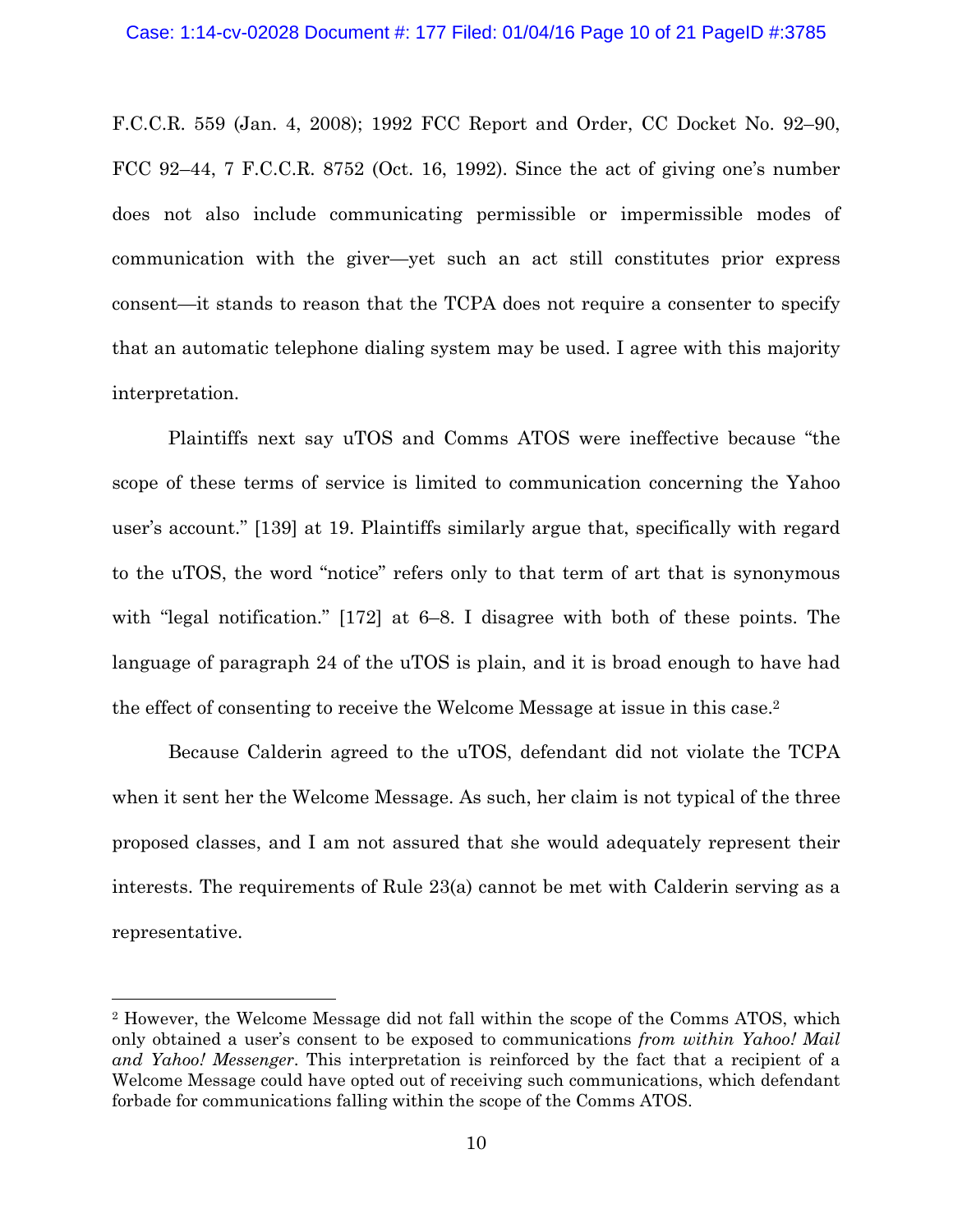#### Case: 1:14-cv-02028 Document #: 177 Filed: 01/04/16 Page 11 of 21 PageID #:3786

 Turning to Johnson, defendant says she is not typical or adequate either because she too consented to receiving the Welcome Message. Unlike Calderin, though, Johnson never agreed to defendant's uTOS. Instead, defendant contends Johnson consented through an intermediary. In 2008, Johnson filled out online applications for personal loans from the website CashCall.com. In signing the CashCall.com promissory notes, Johnson expressly agreed to receive phone calls and text messages using an automatic telephone dialing system. Because the underlying message Johnson received in this case related to these types of loans ("Do you want to be freed from of [sic] your payday advance loans"), defendant maintains that Johnson received the Welcome Message pursuant to a grant of prior express consent.

 Intermediary consent under the TCPA is articulated in the FCC's decision, *In the Matter of GroupMe*, in which the FCC said a text-based social network could obtain consent to send administrative text messages to consumers by having a third-party organizer obtain the consumer's consent on the network's behalf. *See* 29 F.C.C.R. 3442 ¶ 1 (F.C.C. 2014). Crucial to this ruling, however, was the fact that the third party conveyed the individual recipient's consent to the network. *See id*. ¶ 3 (group creator represented to GroupMe that each individual consented to receiving text messages). The FCC's rule on intermediary consent has two necessary parts: (1) consent given by the recipient to the intermediary, and (2) consent conveyed by the intermediary to the sender. *See, e.g., id.* ¶ 9 ("Thus, we see nothing in the record or our present complaints that warrants requiring GroupMe to get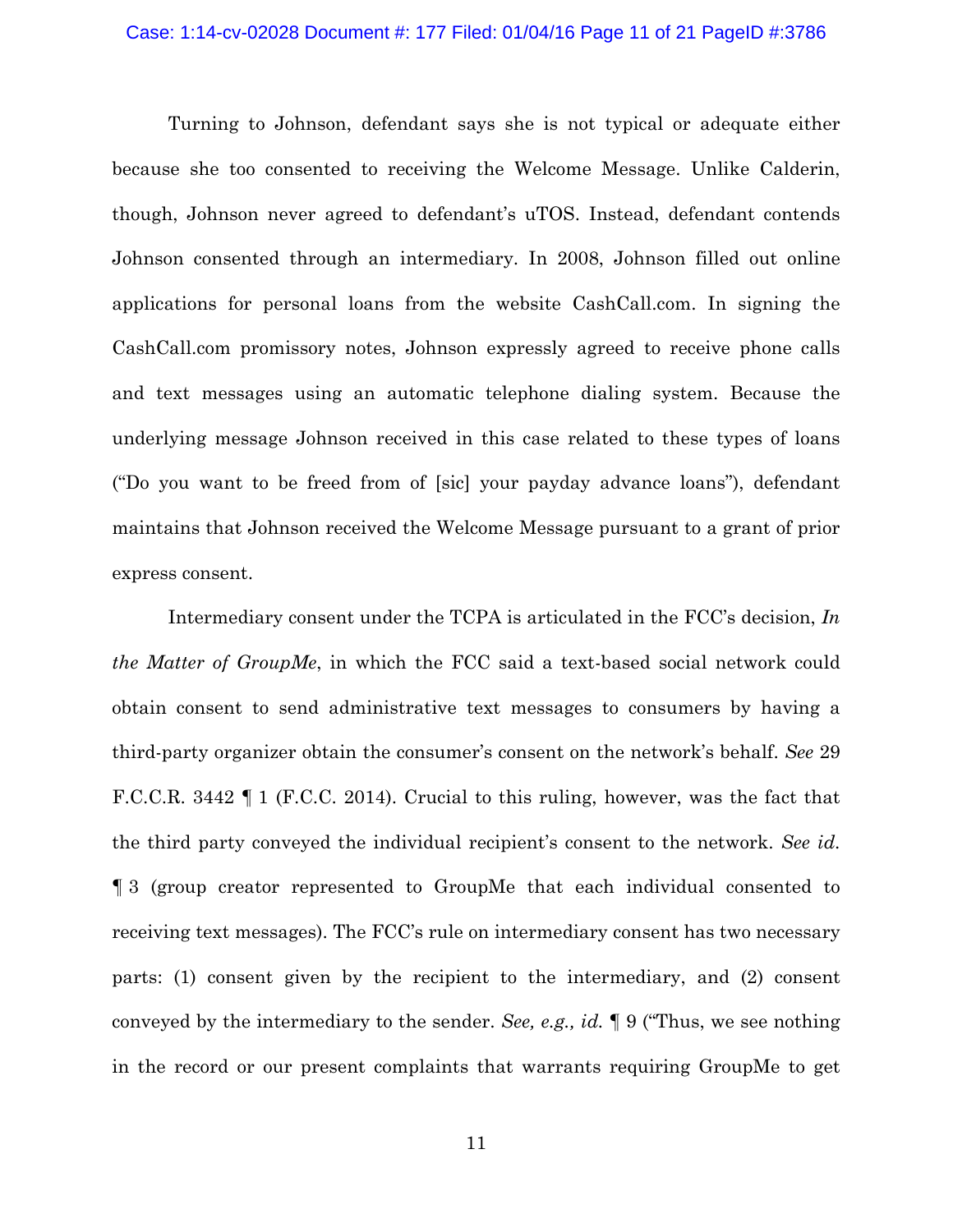#### Case: 1:14-cv-02028 Document #: 177 Filed: 01/04/16 Page 12 of 21 PageID #:3787

consent directly from each called party, rather than indirectly through the group organizer, *who conveys each party's consent*, in order to meaningfully ensure the protections of the TCPA are extended to the recipients of these GroupMe messages.") (emphasis added); *see also id*. ¶¶ 1, 6, 11, 14.

 Here, defendant has put forth no evidence to suggest that—during the time in question—any third party conveyed any recipient's consent to defendant. With no such proof, there is no basis to conclude that Johnson or any other recipient gave effective consent through an intermediary.

 Next, defendant says Johnson is not typical or adequate because she failed to retain the cell phone on which she received the Welcome Message. This prejudiced defendant, it says, because it cannot determine "whether Johnson regularly received other text messages concerning personal loans." As just explained, though, this information would be irrelevant.

 Defendant also complains about not being able to see if Johnson ever downloaded a Yahoo! application to her phone, which would have required her assent to terms of service agreements that provide consent for Yahoo! to send text messages. As plaintiffs note, though, the only evidence on the matter is that the 68 year-old Johnson owned a Sanyo flip phone, she never owned a smartphone, she never sent a text message, and she never "download[ed] a game or something on" her flip phone. *See* [139] at 28. In other words, defendant's contention that Johnson may have downloaded one of its applications is nothing but a shot in the dark. As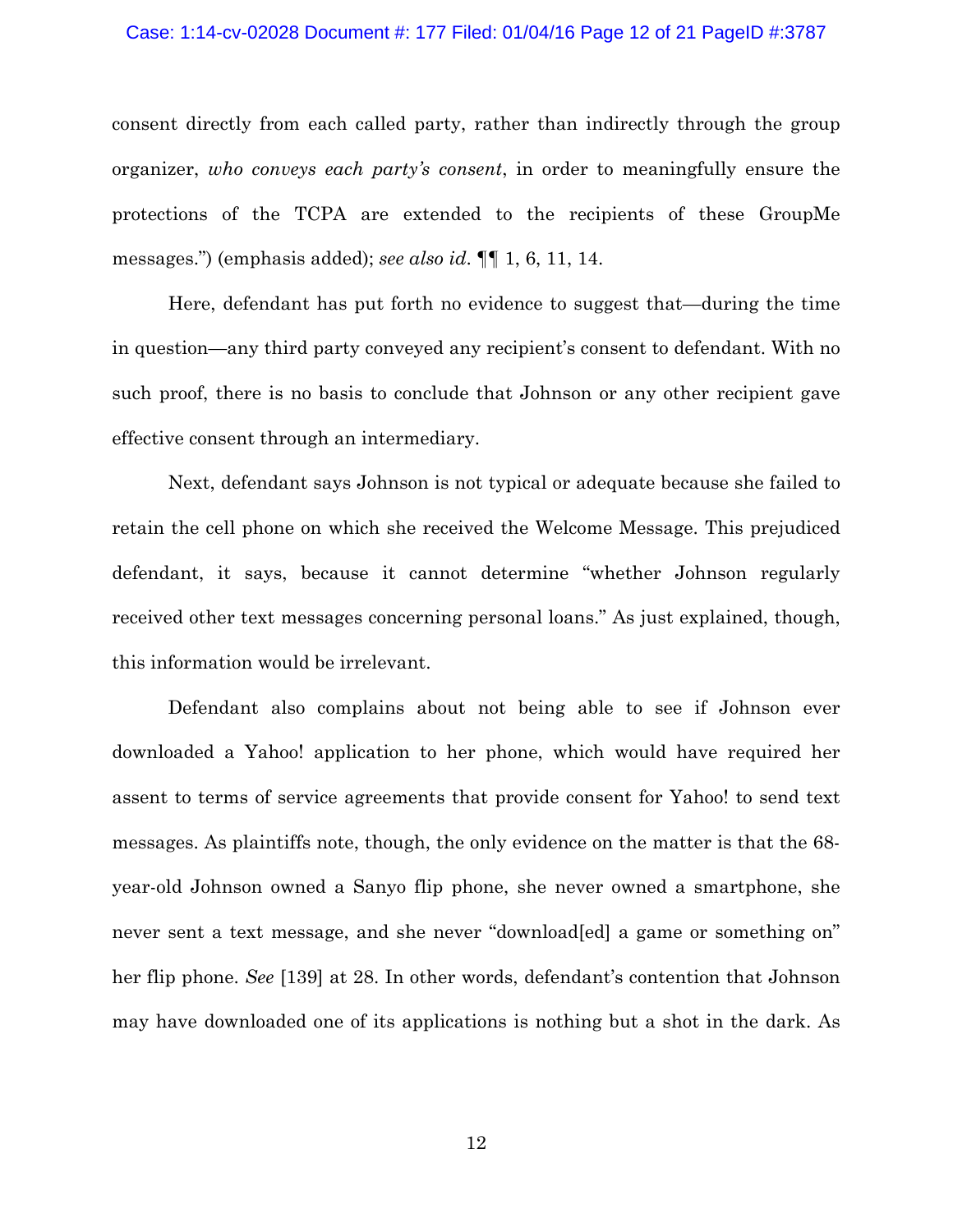#### Case: 1:14-cv-02028 Document #: 177 Filed: 01/04/16 Page 13 of 21 PageID #:3788

such, the mere fact that Johnson got rid of her phone after the case was filed does not persuade me that she would be atypical or inadequate.

 At the same time, plaintiffs demonstrate that Johnson is typical of the class she is offered for (Subclass A), and that she would adequately represent the absent members. Defendant sent Johnson an unsolicited text message using its PC2SMS system, which she did not consent to receive. Johnson's claim is not subject to unique defenses, or premised on unique facts. Johnson has prosecuted this action to date, participated in discovery, and she has no interest in an outcome adverse to the other members. She satisfies typicality and adequacy.

 Finally, defendant says plaintiffs' counsel is not adequate because, in offering the revised proposed classes, they "cast aside more than 96% of the purported class . . . in an apparent attempt to preserve the viability of the named plaintiffs . . . ." [133] at 33. For the reasons given below in the discussion of superiority, I do not agree that class counsel's strategic decisions make them inadequate. In addition, class counsel has demonstrated their competence through their submissions, *see* [125-15] and [125-16], and also through their prosecution of this case to date.

## **C. Rule 23(b)(3)**

 In addition to the requirements of Rule 23(a), a plaintiff seeking class certification must satisfy one of Rule 23(b)'s three subsections. Here, plaintiffs proceed under subsection (3), which allows for certification upon a finding that "questions of law or fact common to members of the class predominate over any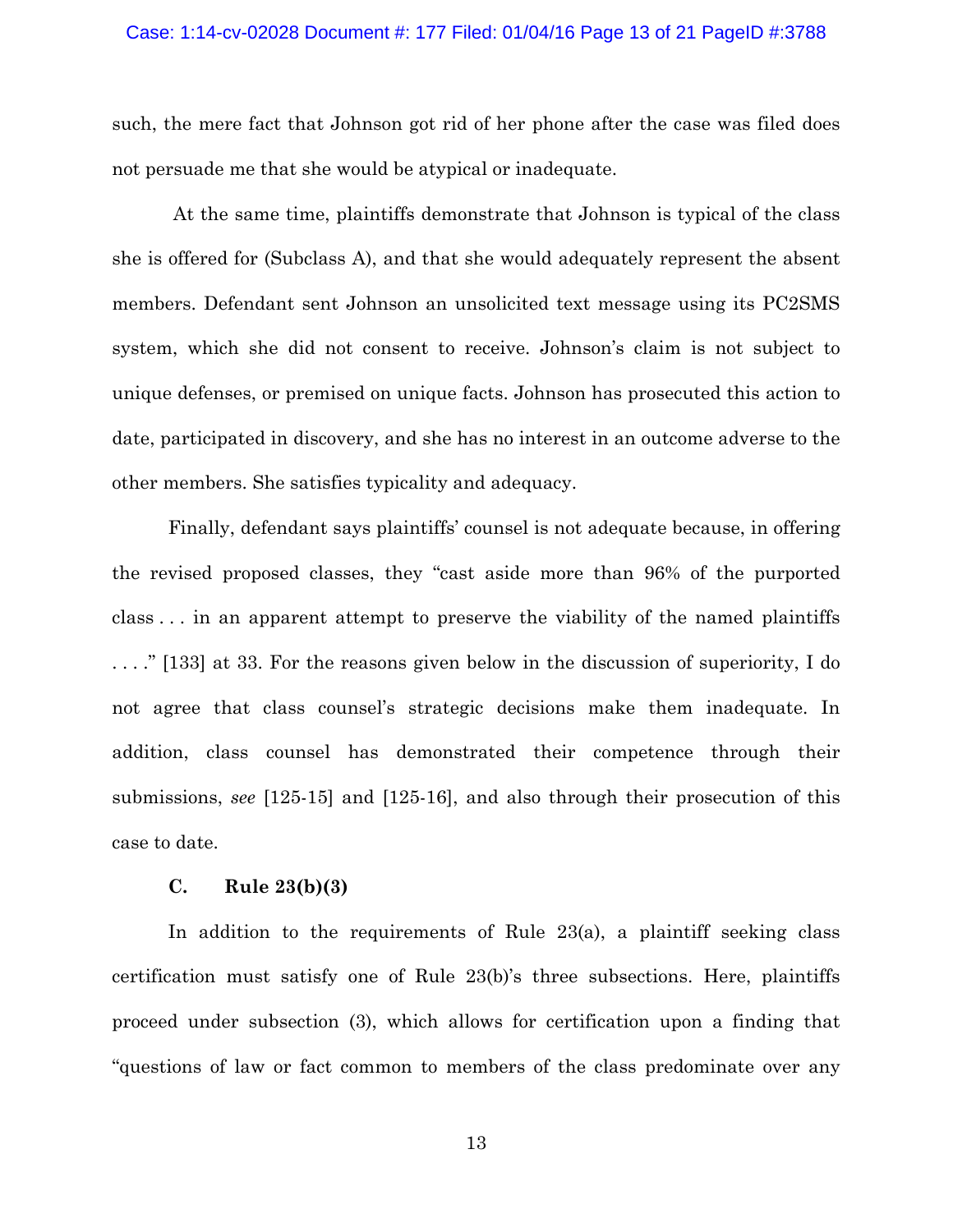questions affecting only individual members," and also that "a class action is superior to other available methods for resolving the controversy." Fed. R. Civ. P.  $23(b)(3)$ .

## **1. Predominance**

 "There is no mathematical or mechanical test for evaluating predominance." *Messner*, 669 F.3d at 814. This "inquiry trains on the legal or factual questions that qualify each class member's case as a genuine controversy,' with the purpose being to determine whether a proposed class is 'sufficiently cohesive to warrant adjudication by representation.'" *Id*. (quoting *Amchem Products, Inc. v. Windsor*, 521 U.S. 591, 623 (1997)). "Rule 23(b)(3)'s predominance requirement is satisfied when common questions represent a significant aspect of a case and can be resolved for all members of a class in a single adjudication." *Messner*, 669 F.3d at 815 (quotation omitted). "Or, to put it another way, common questions can predominate if a common nucleus of operative facts and issues underlies the claims brought by the proposed class." *Id*. "If, to make a prima facie showing on a given question, the members of a proposed class will need to present evidence that varies from member to member, then it is an individual question. If the same evidence will suffice for each member to make a prima facie showing, then it becomes a common question." *Id*. (quotation omitted).

 It bears repeating that, at this point, the only proposed class with a potentially viable representative consists of:

All persons within the United States to whose cellular telephone number Yahoo! sent the Welcome Message during the period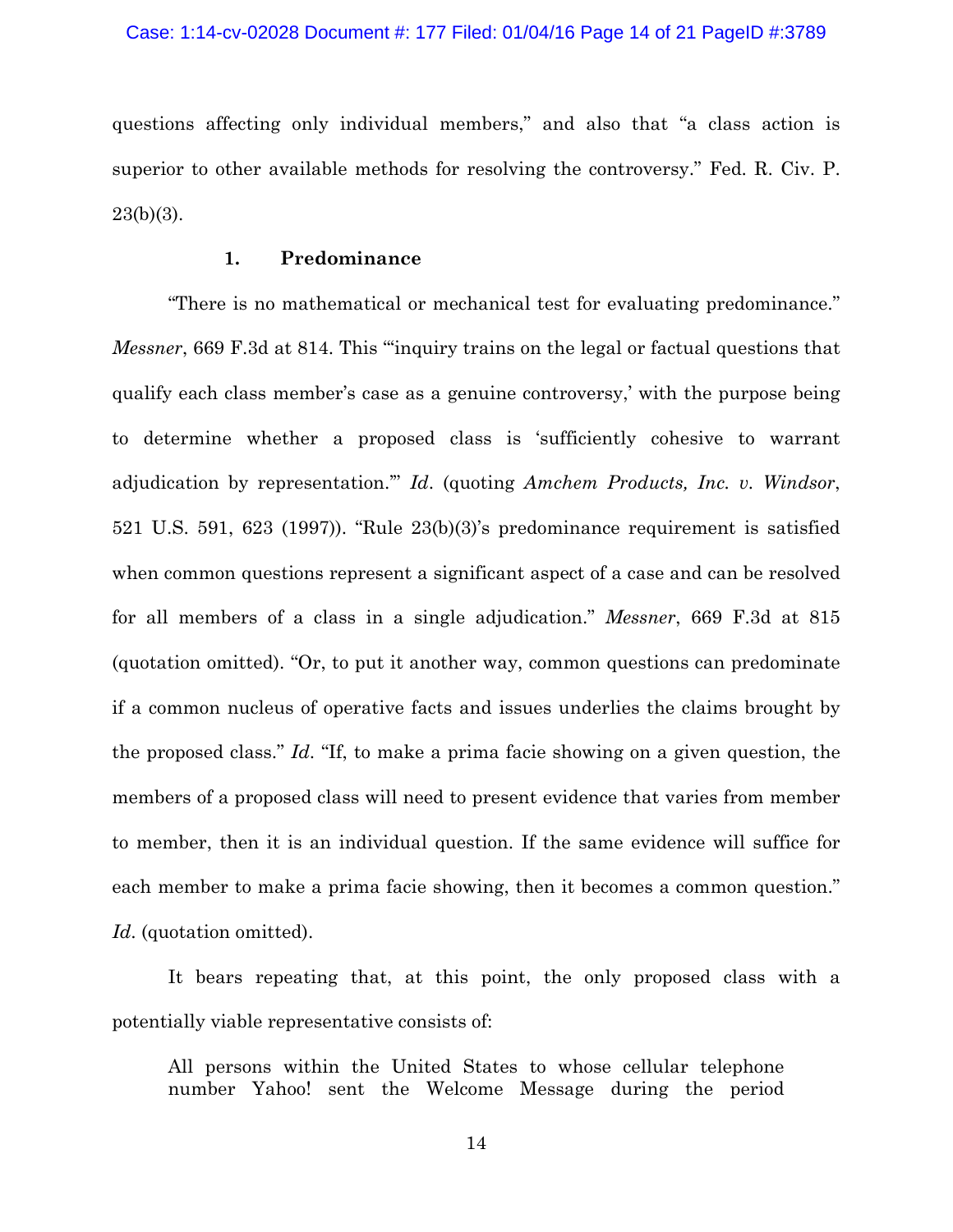commencing March 1, 2013 through March 31, 2013, while such cellular number was assigned to Sprint, and whose cellular telephone number is not associated with a Yahoo! user in Yahoo!'s records.

Plaintiffs say common questions, including whether the PC2SMS system is an automatic telephone dialing system, would predominate over individual ones. Defendant disagrees and contends the individual issue of consent will overwhelm the common issues.

Defendant says a given class member could have consented to receive the Welcome Message in any of the following ways: (1) through an intermediary, (2) by agreeing to defendant's uTOS when creating a Yahoo account post-August 9, 2007,3 (3) by agreeing to defendant's uTOS when migrating to the new email platform in 2012 (even if the account was opened pre-August 9, 2007), (4) by providing defendant a telephone number, or (5) by agreeing to defendant's uTOS when installing one of defendant's applications.

 As previously discussed, defendant's intermediary consent theory is not supported by evidence such that it appears likely to be a significant issue. Whether consent was given by providing defendant a phone number would not be a predominant issue for the remaining proposed class because it specifically excludes anyone whose cellular telephone number was associated with a Yahoo! user.4

<sup>&</sup>lt;sup>3</sup> Before August 10, 2007, paragraph 24 of defendant's uTOS stated that defendant "may" provide you with notices, including those regarding changes to the [Terms of Service], by email, regular mail, or postings on the Service." [134-5] at 4. This earlier language did not grant defendant express consent to send users the Welcome Message via the PC2SMS platform. As a result, uTOS is a channel of express consent for only those users who agreed to it on or after August 10, 2007.

<sup>4</sup> Defendant suggests there may be some class members who gave their phone numbers to defendant but do not have a number associated with an account (meaning they arguably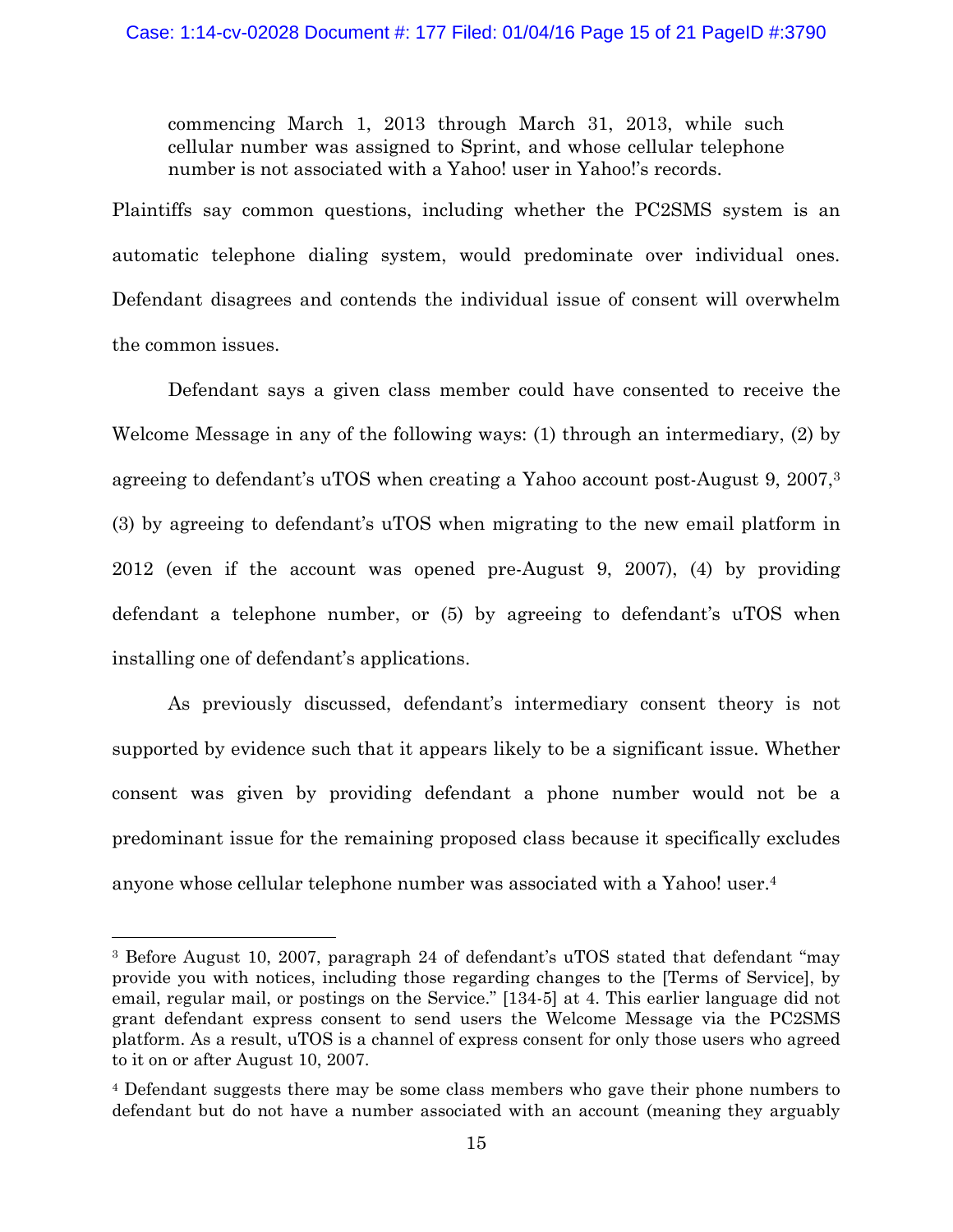There is a split of opinion in TCPA cases on whether issues of individualized consent predominate over commons questions of law or fact so as to prevent class certification. *See Jamison v. First Credit Services, Inc.*, 290 F.R.D. 92, 106 (N.D. Ill. 2013) (collecting cases). In *Jamison*, Judge Kendall synthesized the legal landscape on this question, arriving at a statement of the law with which I agree:

The rule that can be extracted from these cases is that issues of individualized consent predominate when a defendant sets forth specific evidence showing that a significant percentage of the putative class consented to receiving calls on their cellphone. However, if the defendants fail to set forth this specific evidence and instead only make vague assertions about consent, then individualized issues regarding consent will not predominate over common questions of law or fact so as to prevent class certification.

*Id*. While it is plaintiff's burden to meet the predominance test, an opposition based on theory, not evidence, is not a weighty objection. Defendant has not presented specific evidence showing that a significant percentage of the putative class agreed to the uTOS by downloading and using one of defendant's applications. Defendant says it does not keep records of individuals who downloaded and installed defendant's applications. [134-5] at 5. Fair enough, but defendant could have endeavored to obtain some evidence that members of the proposed class downloaded and used its applications. For example, defendant states that many of its applications are available for download through Google Play and Apple's App Store. [134-5] at 6. Yet the record contains no indication that defendant attempted to obtain a record of anyone who downloaded its program in the months leading up to

l

consented but will not be shown to have done so). However, consistent with the reasons discussed below, defendant has not provided enough evidence of this phenomenon to show that this individual issue would predominate.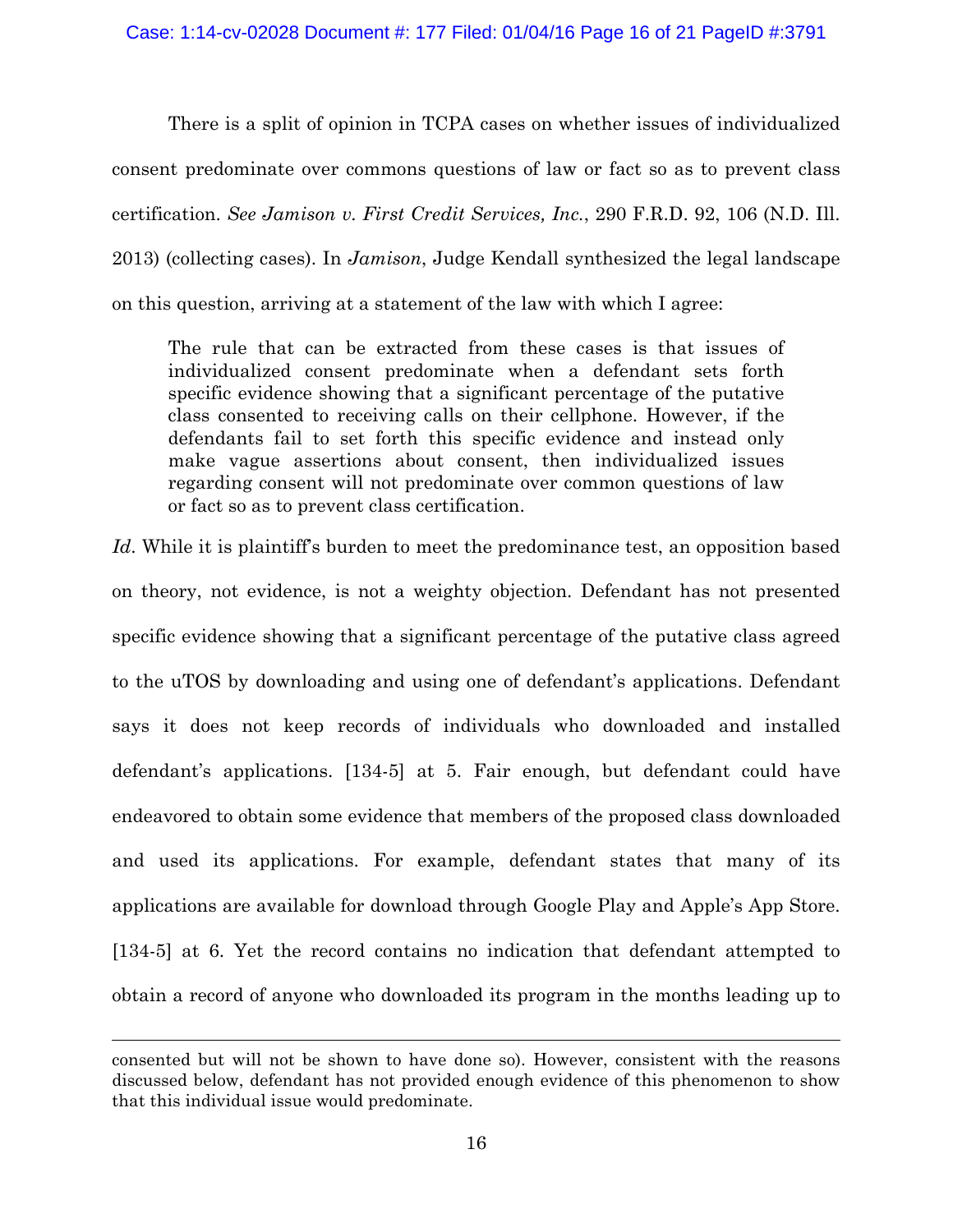March 2013. In any event, defendant may not rely on its own failure to obtain and retain records of who agreed to its uTOS to defeat class certification in this matter. *Mullins*, 795 F.3d at 668 ("[R]efusing to certify on this basis effectively immunizes defendants from liability because they chose not to maintain records of the relevant transactions.").

 The remaining channels of consent are all amenable to class-wide evidence. Defendant admits it can identify when a Yahoo user registered his or her account, and also whether a user agreed to uTOS as part of the email migration. [134-2] 8–9. This information could be verified or supplemented by making use of an affidavit as part of claims administration process. *Mullins*, 795 F.3d at 669 ("[W]e believe a district judge has discretion to allow class members to identify themselves with their own testimony and to establish mechanisms to test those affidavits as needed.").

 Defendant argues that individual issues also predominate because any number of the would-be class members could have revoked any consent they gave, say by cancelling their accounts or by calling defendant and revoking consent verbally. Defendant laments the fact that there is no way to asses either occurrence on a class-wide basis. Once more, though, defendant has not presented specific evidence showing that a significant percentage of the putative class actually revoked its consent. Defendant admits that it "has not been able to develop evidence of verified instances of revoked consent[.]" [163] at 6. It blames this on the fact that "discovery has been limited to the two named plaintiffs and this was not an issue in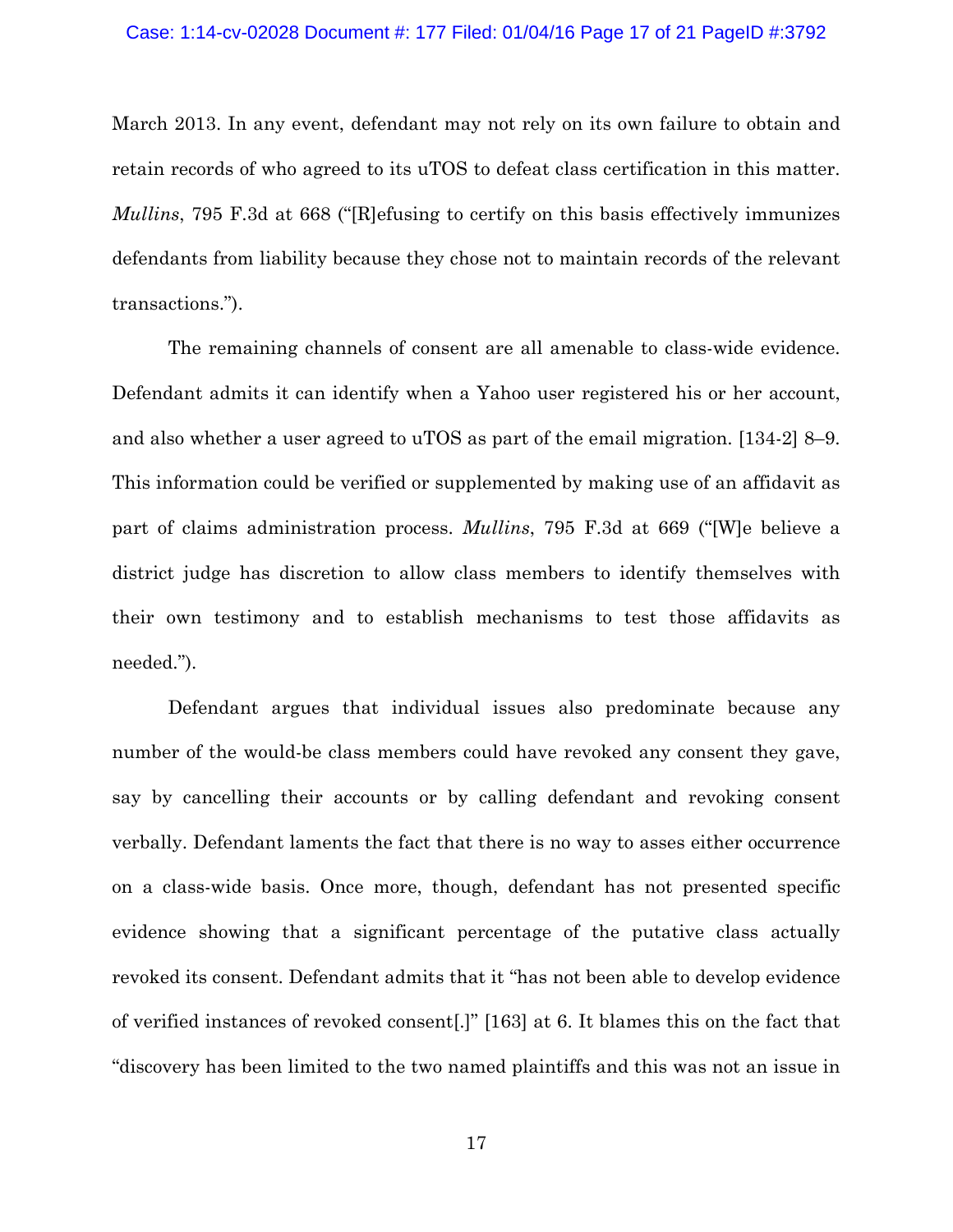#### Case: 1:14-cv-02028 Document #: 177 Filed: 01/04/16 Page 18 of 21 PageID #:3793

this case or the California case prior to the [FCC ruling of July 10, 2015]." *Id*. at 5– 6. But as defendant also acknowledges, even before the recent FCC ruling, legal support existed for the position that consent to receive otherwise prohibited calls can be revoked. *Id*. at 5 n. 6. Further, at no point since the FCC made its recent ruling has defendant sought leave to take additional discovery. The responsibility for this lack of evidence, therefore, lies with defendant. What is more, defendant admits that it lacks data about the issue even on an individualized basis. *Id*. at 6 n. 7. Defendant offers revocation data from October 2015: 1,058 accounts out of the 56,257 that received the Welcome Message had already been deleted or were marked as deactivated and for future deletion. *Id*. at 7. This is not specific evidence showing that a significant percentage of the putative class revoked consent.

In sum, plaintiffs have demonstrated that common issues will predominate.

### **2. Superiority**

 In addition to requiring that common issues predominate, Rule 23(b)(3) requires that a class action be "superior to other available methods for fairly and efficiently adjudicating the controversy." Fed. R. Civ. P. 23(b)(3). "The matters pertinent to these findings include: (A) the class members' interests in individually controlling the prosecution or defense of separate actions; (B) the extent and nature of any litigation concerning the controversy already begun by or against class members; (C) the desirability or undesirability of concentrating the litigation of the claims in the particular forum; and (D) the likely difficulties in managing a class action." *Id*.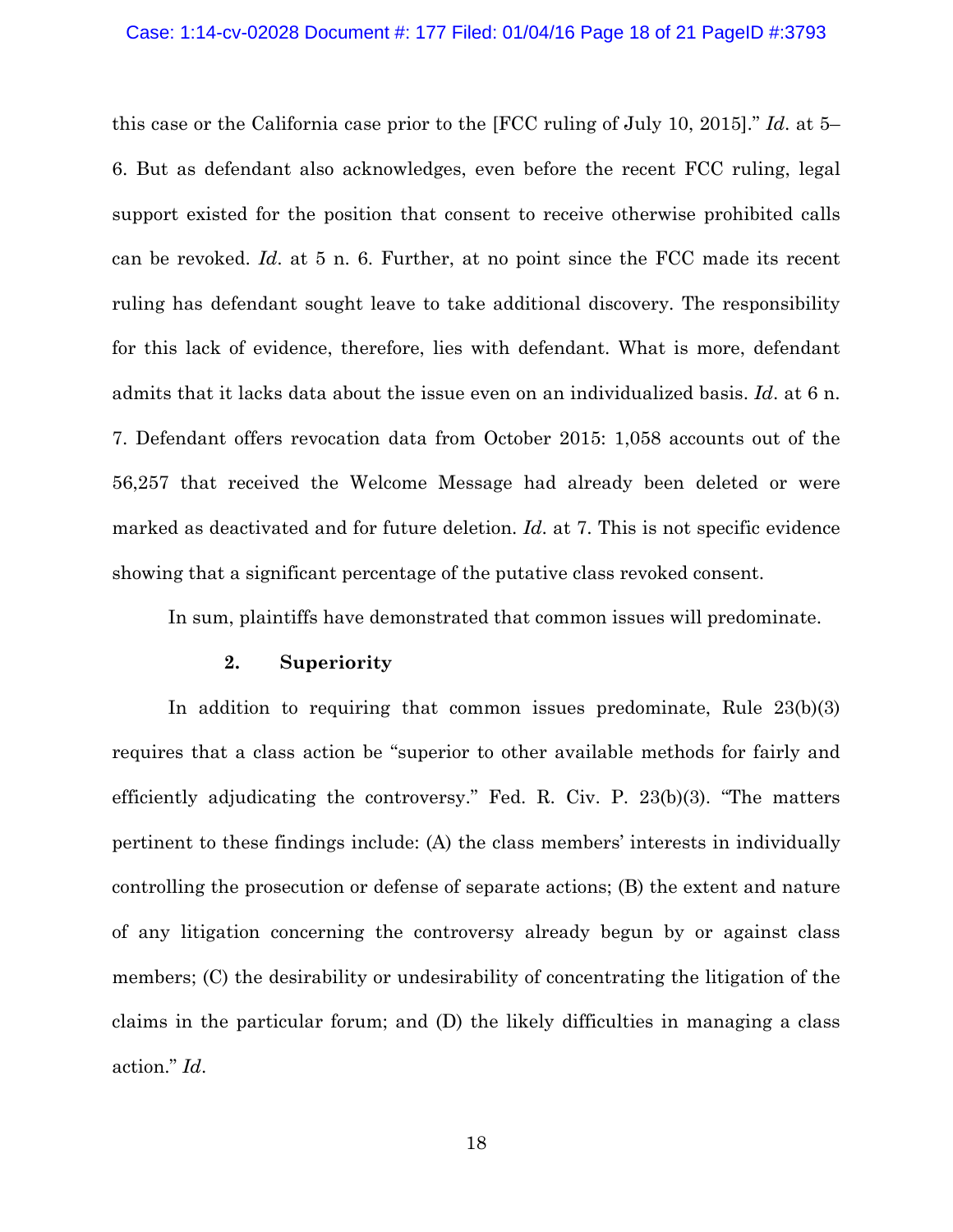#### Case: 1:14-cv-02028 Document #: 177 Filed: 01/04/16 Page 19 of 21 PageID #:3794

Plaintiffs say the class device is superior in this case because "each class member has a claim likely worth no more than \$500," and the TCPA is not a feeshifting statute.

 Defendant offers several arguments in response. First, it says this proposed class is not superior because, being for only one month out of the permissible fouryear statute-of-limitations period, it amounts to piecemeal litigation and not a "true class action." Defendant notes that it would face potentially dozens of class actions for each month and each phone carrier.

Plaintiffs reply that they have no obligation to bring the broadest class action possible. *See Mace v. Van Ru Credit Corp.*, 109 F.3d 338, 341 (7th Cir. 1997) ("we know of no authority requiring the participation of the broadest possible class. On the contrary, the class requirements found in the Federal Rules of Civil Procedure encourage rather specific and limited classes."). As plaintiffs see it, obtaining a remedy for one month's worth of class members is superior to obtaining it for no months' worth. I agree.

 Second, defendant says Congress contemplated that TCPA claims could be brought as small-claims court actions. However, "Congress did not make a clear expression of an intent to preclude application of Fed. R. Civ. P. 23 to the TCPA, and the Court will not read one into the statute." *Green v. Service Master on Location Services Corp.*, 2009 WL 1810769, \*3 (N.D. Ill. June 22, 2009); *see also Murray v. GMAC Mortgage Corp.*, 434 F.3d 948, 953 (7th Cir. 2006).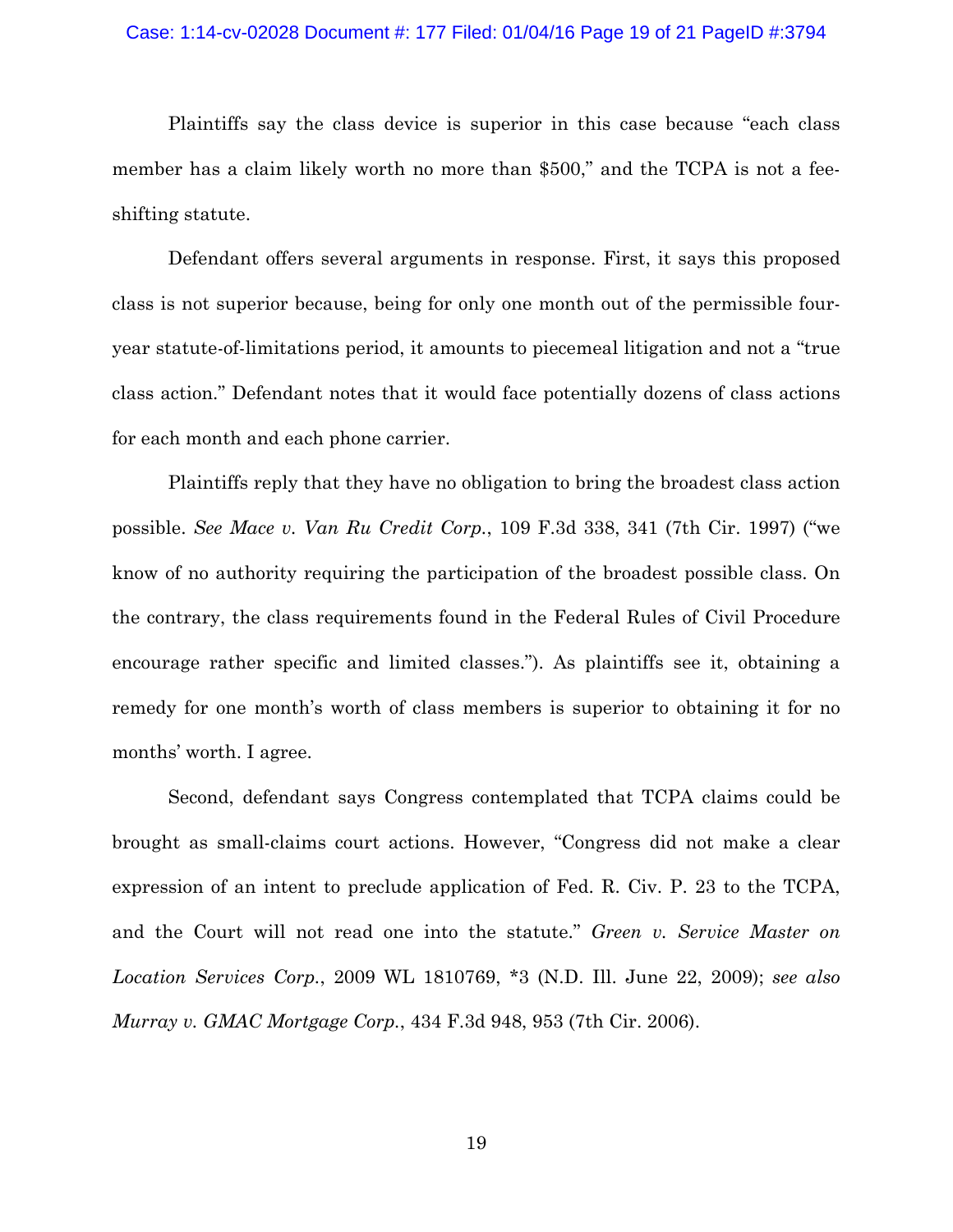### Case: 1:14-cv-02028 Document #: 177 Filed: 01/04/16 Page 20 of 21 PageID #:3795

 Third, defendant offers an expert report for the proposition that the PC2SMS service offers tremendous benefit to many categories of consumers, and as a result, many would not want to participate in this class action. Defendant fails to cite any authority, however, suggesting that this is a proper reason to find that the class action device is not otherwise superior.

 Fourth, defendant says a class action is not superior because of the financial impact it would have on Yahoo! and the disproportionality of a damage award that has little relation to the harm actually suffered by the class. Certifying a class action, however, does not necessarily mean defendant will be found liable. And complaints of disproportionality are better taken up with Congress. *Cf. Murray*, 434 F.3d at 953 ("The reason that damages can be substantial, however, does not lie in an 'abuse' of Rule 23; it lies in the legislative decision to authorize awards as high as \$1,000 per person . . . .").

 Finally, for the same reasons defendant originally said no class was ascertainable, it says the class action device is not superior.

In the recent decision, *Mullins v. Direct Digital, LLC*, the Seventh Circuit advised:

At bottom, the district court was correct not to let a quest for perfect treatment of one issue become a reason to deny class certification and with it the hope of any effective relief at all. . . . [A] district judge has discretion to (and we think normally should) wait and see how serious the problem may turn out to be after settlement or judgment, when much more may be known about available records, response rates, and other relevant factors. And if a problem is truly insoluble, the court may decertify the class at a later stage of the litigation. . . . Due process simply does not require the ability to identify all members of the class at the certification stage.